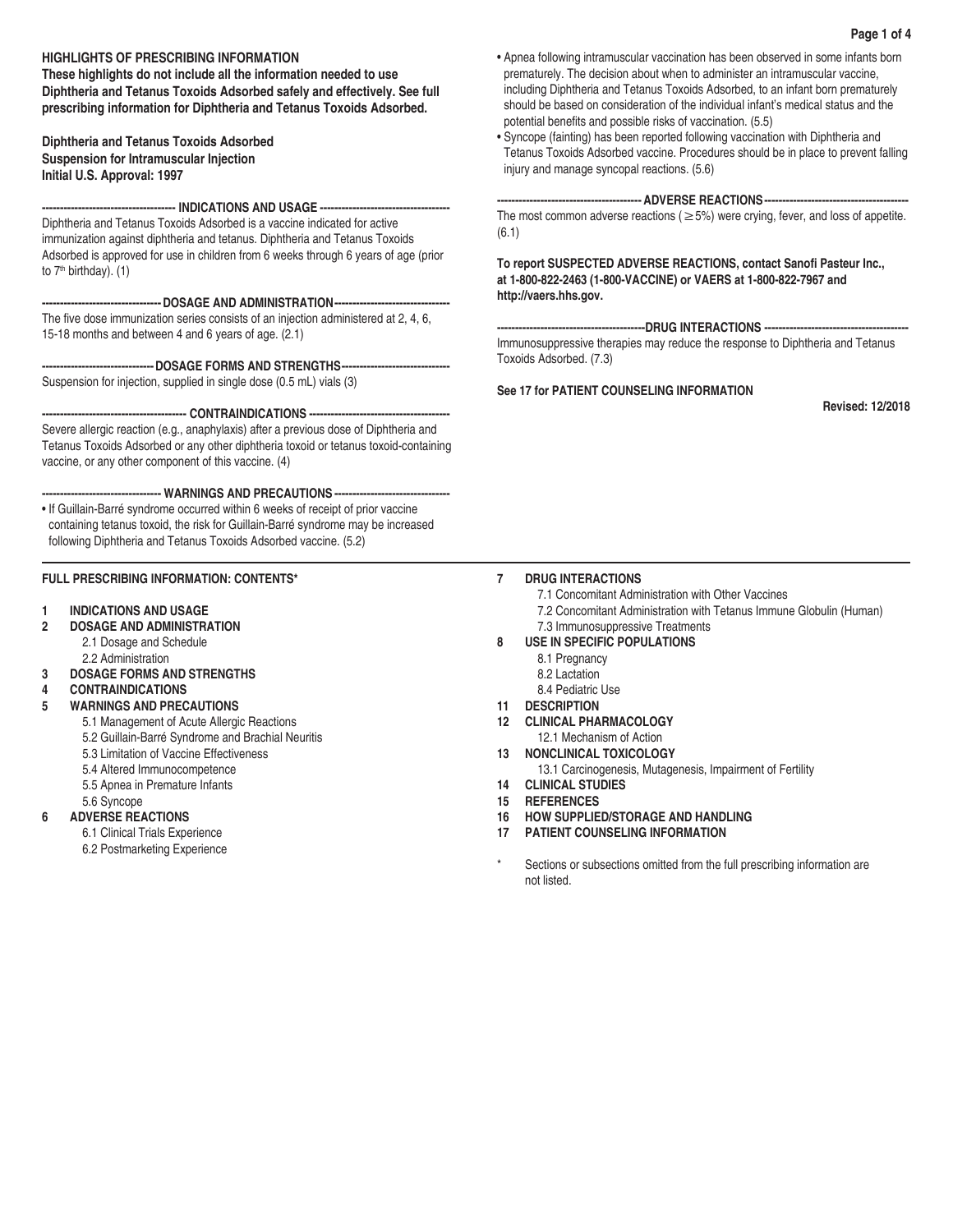### **FULL PRESCRIBING INFORMATION: 1 INDICATIONS AND USAGE**

Diphtheria and Tetanus Toxoids Adsorbed is a vaccine indicated for active immunization against diphtheria and tetanus. Diphtheria and Tetanus Toxoids Adsorbed is approved for use in children from 6 weeks through 6 years of age (prior to  $7<sup>th</sup>$  birthday).

Diphtheria and Tetanus Toxoids and Acellular Pertussis Vaccine (DTaP) or a DTaPcontaining vaccine is recommended for immunization of infants and children 6 weeks through 6 years of age. Diphtheria and Tetanus Toxoids Adsorbed should be used in instances where the pertussis vaccine component is contraindicated.

Diphtheria and Tetanus Toxoids Adsorbed is not to be used for treatment of diphtheria or tetanus infection.

# **2 DOSAGE AND ADMINISTRATION**

**For intramuscular use only.**

# **2.1 Dosage and Schedule**

Diphtheria and Tetanus Toxoids Adsorbed is approved for administration as a 5 dose series at 2, 4, 6, 15-18 months, and 4-6 years. The first dose of Diphtheria and Tetanus Toxoids Adsorbed may be administered as early as 6 weeks of age.

# **2.2 Administration**

Parenteral drug products should be inspected visually for particulate matter and discoloration prior to administration, whenever solution and container permit. If these conditions exist, the product should not be administered.

After removing the "flip-off" cap, cleanse the vaccine vial stopper with a suitable germicide. Do not remove either the rubber stopper or the metal seal holding it in place. Just before use, shake the vial well until a uniform, white, cloudy suspension results.

Using a sterile needle and syringe and aseptic technique, withdraw and administer a single 0.5 mL dose of Diphtheria and Tetanus Toxoids Adsorbed intramuscularly. Use a separate sterile needle and syringe for each injection. Changing needles between withdrawing the vaccine from the vial and injecting it into a recipient is not necessary unless the needle has been damaged or contaminated. In infants younger than 1 year, the anterolateral aspect of the thigh provides the largest muscle and is the preferred site of injection. In older children, the deltoid muscle is usually large enough for injection. The vaccine should not be injected into the gluteal area or areas where there may be a major nerve trunk.

Diphtheria and Tetanus Toxoids Adsorbed vaccine should not be combined through reconstitution or mixed with any other vaccine.

# **3 DOSAGE FORMS AND STRENGTHS**

Diphtheria and Tetanus Toxoids Adsorbed is a suspension for injection in 0.5 mL single dose vials.

# **4 CONTRAINDICATIONS**

A severe allergic reaction (e.g., anaphylaxis) after a previous dose of Diphtheria and Tetanus Toxoids Adsorbed or any other diphtheria toxoid or tetanus toxoid-containing vaccine, or any other component of this vaccine is a contraindication to administration of Diphtheria and Tetanus Toxoids Adsorbed. [See *Description (11)*.]

# **5 WARNINGS AND PRECAUTIONS**

# **5.1 Management of Acute Allergic Reactions**

Epinephrine Injection (1:1000) and other appropriate agents and equipment must be available for immediate use in case an anaphylactic or acute hypersensitivity reaction occurs.

### **5.2 Guillain-Barré Syndrome and Brachial Neuritis**

A review by the Institute of Medicine (IOM) found evidence for a causal relation between tetanus toxoid and both brachial neuritis and Guillain-Barré syndrome. (1) If Guillain-Barré syndrome occurred within 6 weeks of receipt of prior vaccine containing tetanus toxoid, the risk for Guillain-Barré syndrome may be increased following Diphtheria and Tetanus Toxoids Adsorbed vaccine.

### **5.3 Limitation of Vaccine Effectiveness**

Vaccination with Diphtheria and Tetanus Toxoids Adsorbed may not protect all individuals.

### **5.4 Altered Immunocompetence**

If Diphtheria and Tetanus Toxoids Adsorbed vaccine is administered to immunocompromised persons, including persons receiving immunosuppressive therapy, the expected immune response may not be obtained. [See *Immunosuppressive Treatments (7.3)*.]

### **5.5 Apnea in Premature Infants**

Apnea following intramuscular vaccination has been observed in some infants born

prematurely. The decision about when to administer an intramuscular vaccine, including Diphtheria and Tetanus Toxoids Adsorbed, to an infant born prematurely should be based on consideration of the individual infant's medical status and the potential benefits and possible risks of vaccination.

### **5.6 Syncope**

Syncope (fainting) has been reported following vaccination with Diphtheria and Tetanus Toxoids Adsorbed vaccine. Procedures should be in place to prevent falling injury and manage syncopal reactions.

### **6 ADVERSE REACTIONS**

The most common adverse reactions ( $\geq$  5%) were crying, fever, and loss of appetite.

### **6.1 Clinical Trials Experience**

Because clinical trials are conducted under widely varying conditions, adverse reaction rates observed in the clinical trials of a vaccine cannot be directly compared to rates in the clinical trials of another vaccine and may not reflect the rates observed in practice. The adverse reaction information from clinical trials does, however, provide a basis for identifying the adverse events that appear to be related to vaccine use and for approximating rates of those events.

In a clinical trial in Baltimore, 163 infants received Diphtheria and Tetanus Toxoids Adsorbed at 2, 4 and 6 months of age. The results of this trial are presented in Table 1.

### **Table 1: Percentage of Children Experiencing Local and Systemic Reactions at 24 Hours Following Immunization**

|                                                        | <b>BALTIMORE*</b><br>$(N=163)$ |                                 |                                 |
|--------------------------------------------------------|--------------------------------|---------------------------------|---------------------------------|
| Reaction                                               | Dose 1<br>(%)<br>$(n = 155)$   | Dose 2<br>$(\%)$<br>$(n = 145)$ | Dose 3<br>$(\%)$<br>$(n = 136)$ |
| <b>Systemic Reactions</b>                              |                                |                                 |                                 |
| Fever $\geq$ 38°C <39°C<br>$( \geq 100.4$ °F <102.2°F) | 0.7                            | 0.8                             | 6.6                             |
| Fever $\geq$ 39°C ( $\geq$ 102.2°F)                    | 0                              | $\Omega$                        | $\Omega$                        |
| Crying                                                 | 13.6                           | 15.2                            | 13.0                            |
| Loss of Appetite                                       | 3.9                            | 6.2                             | 2.9                             |
| <b>Injection Site Reactions</b>                        |                                |                                 |                                 |
| Redness $\geq$ 2.5 cm                                  | 0.7                            | 0                               | 3.6                             |
| Slight Pain                                            | 2.6                            | 2.8                             | 2.2                             |
| Moderate Pain                                          | 0.7                            | 1.4                             | 0                               |
| Hardness $\geq$ 2.5 cm                                 | 1.3                            | 1.4                             | 3.6                             |

\* A total of 163 children received one of the three lots of Diphtheria and Tetanus Toxoids Adsorbed at 2, 4, and 6 months of age, and acellular pertussis vaccine at 3, 5, and 7 months of age. One control group (N=85) received Diphtheria and Tetanus Toxoids Adsorbed concurrently at a separate site with acellular pertussis vaccine at 2, 4 and 6 months of age (data not shown). A second control group (N=85) received commercial DTwP vaccine at 2, 4, and 6 months of age, and a placebo at 3, 5, and 7 months of age (data not shown).

Two clinical trials were conducted in Canada. In the first clinical trial, 52 children aged 17- 22 months who had previously received 3 doses of whole-cell DTP Adsorbed vaccine (not licensed in US), received Diphtheria and Tetanus Toxoids Adsorbed with either an acellular pertussis ( $n = 25$ ) or a whole cell pertussis ( $n = 27$ ) vaccine (neither licensed in US) given concurrently but at a separate site. The only reported local reaction was slight pain at the Diphtheria and Tetanus Toxoids Adsorbed injection site in 11% of children.

In a second clinical trial conducted in Canada, 99 children aged 4 to 6 years old who were eligible for the preschool (fifth) dose of DTP received Diphtheria and Tetanus Toxoids Adsorbed in one arm and a whole-cell Monovalent Pertussis vaccine (not licensed in US) in the other. The following local reactions at the Diphtheria and Tetanus Toxoids Adsorbed injection site were reported: redness  $\geq$  50 mm - 9%, swelling > 50 mm - 51%, tenderness, moderate or severe - 17%, arm mobility "too sore to move" - 9%. (2)

Diphtheria and Tetanus Toxoids Adsorbed evaluated in clinical trials contained thimerosal.

### **6.2 Postmarketing Experience**

The following adverse events have been spontaneously reported during the postmarketing use of a Diphtheria and Tetanus Toxoids Adsorbed vaccine manufactured by Sanofi Pasteur Limited that contained thimerosal. Because these events are reported voluntarily from a population of uncertain size, it is not always possible to reliably estimate their frequency or establish a causal relationship to vaccine exposure.

The following adverse events were included based on severity, frequency of reporting or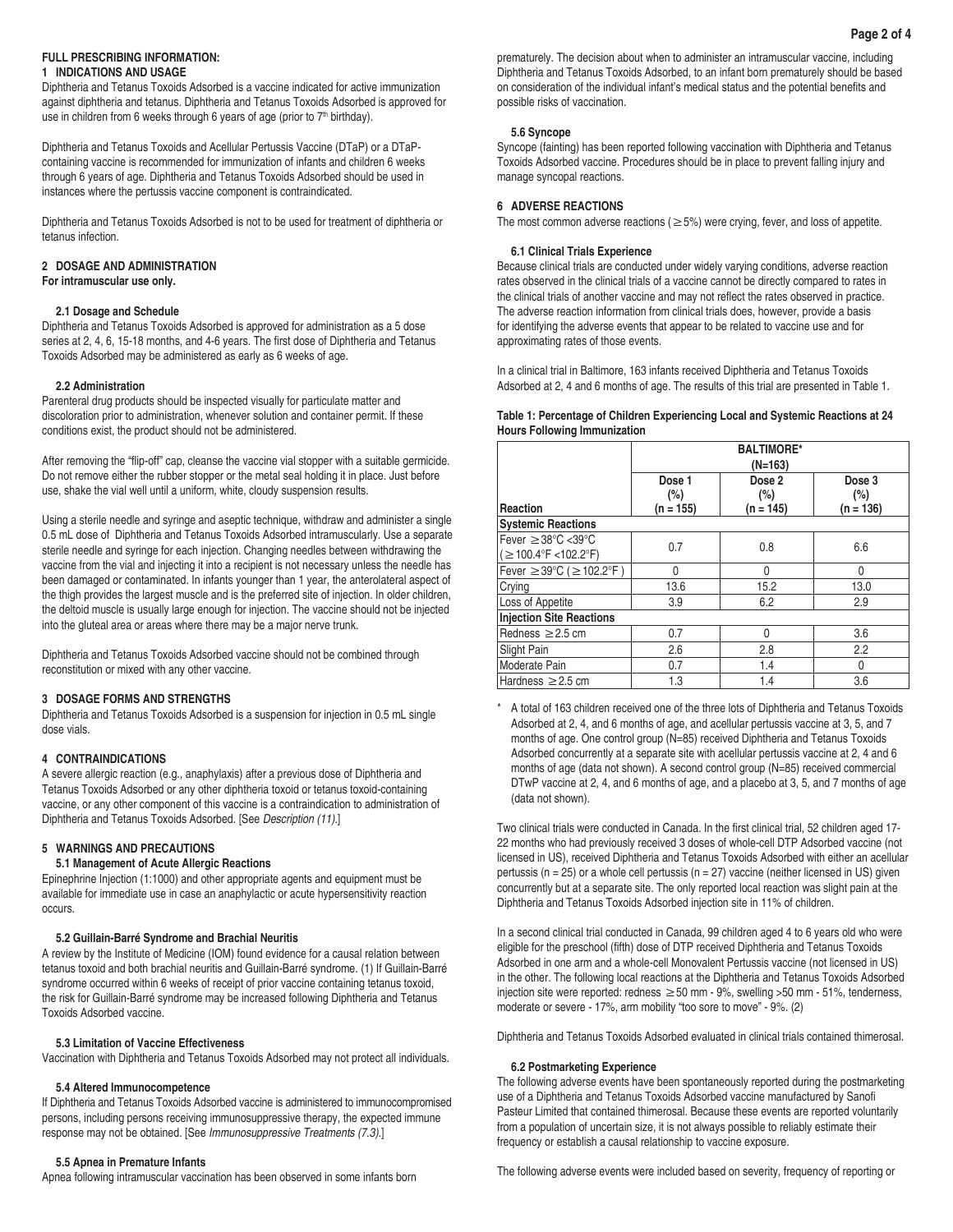# *Blood and lymphatic system disorders*

Lymphadenopathy

### *Gastrointestinal disorders*

Nausea

#### *General disorders and administration site conditions*

Injection site inflammation Injection site hypersensitivity Pain

#### *Nervous system disorders*

Convulsion Somnolence Syncope Headache

#### *Skin and subcutaneous tissue disorders*

Rash Urticaria

### *Vascular disorders*

Pallor

# **7 DRUG INTERACTIONS**

### **7.1 Concomitant Administration with Other Vaccines**

No safety and immunogenicity data are available on the concomitant administration of Diphtheria and Tetanus Toxoids Adsorbed with other US licensed vaccines.

### **7.2 Concomitant Administration with Tetanus Immune Globulin (Human)**

If passive protection against tetanus is required, TIG (Human) may be administered according to its prescribing information, concomitantly with Diphtheria and Tetanus Toxoids Adsorbed at a separate site with a separate needle and syringe.

#### **7.3 Immunosuppressive Treatments**

Immunosuppressive therapies, including irradiation, antimetabolites, alkylating agents, cytotoxic drugs and corticosteroids (used in greater than physiologic doses), may reduce the immune response to Diphtheria and Tetanus Toxoids Adsorbed. [See *Warnings and Precautions (5.4)*.]

# **8 USE IN SPECIFIC POPULATIONS**

# **8.1 Pregnancy**

Diphtheria and Tetanus Toxoids Adsorbed is not approved for use in individuals 7 years of age and older. Human or animal data are not available to assess vaccine-associated risks in pregnancy.

#### **8.2 Lactation**

Diphtheria and Tetanus Toxoids Adsorbed is not approved for use in individuals 7 years of age and older. Human or animal data are not available to assess the impact of Diphtheria and Tetanus Toxoids Adsorbed on milk production, its presence in breast milk, or its effects on the breastfed infant.

### **8.4 Pediatric Use**

Diphtheria and Tetanus Toxoids Adsorbed is not indicated for infants below 6 weeks of age or children 7 years of age or older. Safety and effectiveness of Diphtheria and Tetanus Toxoids Adsorbed in these age groups have not been established.

### **11 DESCRIPTION**

Diphtheria and Tetanus Toxoids Adsorbed is a sterile, cloudy, white, uniform suspension of diphtheria and tetanus toxoids adsorbed on aluminum phosphate and suspended in isotonic sodium chloride solution for intramuscular injection only. Diphtheria and Tetanus Toxoids Adsorbed vaccine does not contain a preservative.

Each 0.5 mL dose is formulated to contain: 25 Lf diphtheria toxoid and 5 Lf tetanus toxoid. Other ingredients per 0.5 mL dose include: 1.5 mg aluminum phosphate and <100 mcg free formaldehyde.

Diphtheria toxoid is prepared from the toxin produced during the growth of a selected strain of *Corynebacterium diphtheriae* grown with aeration in submerged culture. The toxin is purified by precipitation, converted to toxoid by the addition of formalin and concentrated by ultrafiltration. The culture medium consists of a tryptic digest of casein, supplemented with cystine, maltose, uracil, inorganic salts and vitamins.

Tetanus toxoid is prepared from the toxin produced during the growth of a selected strain of

*Clostridium tetani*. The toxin is converted to toxoid by the addition of formalin, concentrated and then purified. The culture medium consists of a tryptic digest of casein, supplemented with cystine, dextrose, uracil, inorganic salts and vitamins.

When tested in guinea pigs, the tetanus and diphtheria components induce at least 2 neutralizing units/mL of serum.

The vial stopper is not made with natural rubber latex.

#### **12 CLINICAL PHARMACOLOGY 12.1 Mechanism of Action**

Diphtheria is an acute toxin-mediated disease caused by toxigenic strains of *C. diphtheriae*. Protection against disease is due to the development of neutralizing antibodies to diphtheria toxin. A serum diphtheria antitoxin level of 0.01 International Units (IU)/mL is the lowest level giving some degree of protection, and levels of at least 0.1 IU/mL are generally regarded as protective. (3) (4)

Tetanus is an acute disease caused by an extremely potent neurotoxin produced by *C. tetani*. Protection against disease is due to the development of neutralizing antibodies to tetanus toxin. A serum tetanus antitoxin level of 0.01 IU/mL, measured by neutralization assay is considered the minimum protective level. (3) (5)

### **13 NONCLINICAL TOXICOLOGY**

**13.1 Carcinogenesis, Mutagenesis, Impairment of Fertility** Diphtheria and Tetanus Toxoids Adsorbed has not been evaluated for carcinogenicity, mutagenic potential, or impairment of fertility.

### **14 CLINICAL STUDIES**

In a clinical study conducted in Baltimore, MD, infants received one of three lots of Diphtheria and Tetanus Toxoids Adsorbed (formulation that contained thimerosal), 0.5 mL, at 2, 4 and 6 months of age. Oral poliovirus vaccine (no longer licensed in the US) was administered concomitantly with Diphtheria and Tetanus Toxoids Adsorbed at 2 and 4 months of age. Diphtheria and tetanus antitoxin levels were evaluated at 8 months of age (see Table 2). Protective levels of diphtheria antitoxin ( $\geq$  0.01 IU/mL) and tetanus antitoxin (≥0.01 IU/mL) were detected in 99% and 100%, respectively, of the Diphtheria and Tetanus Toxoids Adsorbed recipients after 3 doses. The geometric mean titers (GMT's) for diphtheria and tetanus antitoxin antibodies in recipients of the three Diphtheria and Tetanus Toxoids Adsorbed lots were not significantly different, ranging from 0.25 to 0.35 IU/mL for diphtheria antitoxin antibodies, and from 0.75 to 0.80 IU/mL for tetanus antibodies after the third dose. In a fourth group of 75 infants who received an investigational acellular pertussis vaccine simultaneously with the Diphtheria and Tetanus Toxoids Adsorbed but at separate sites with separate needles and syringes, protective diphtheria and tetanus antitoxin levels developed in 100% of the recipients.

### **Table 2: Percentage of Children Protected Following Administration of Diphtheria and Tetanus Toxoids Adsorbed**

|                                        | Post Dose 3 Diphtheria and Tetanus<br><b>Toxoids Adsorbed</b> |
|----------------------------------------|---------------------------------------------------------------|
| Diphtheria antitoxin $\geq$ 0.01 IU/mL | 99% (135/136)                                                 |
| lTetanus antitoxin ≥0.01 IU/mL         | 100% (137/137)                                                |

### **15 REFERENCES**

- 1 Adverse Events Associated with Childhood Vaccines. Institute of Medicine. 1994.
- 2 Scheifele D, et al. Role of whole-cell pertussis vaccine in severe local reactions to the preschool (fifth) dose of diphtheria-pertussis-tetanus vaccine. Can Med Assoc Journal 1994;150(1).
- 3 Department of Health and Human Services, Food and Drug Administration. Biological products; bacterial vaccines and toxoids; implementation of efficacy review; proposed rule. Federal Register 1985;50(240):51002-117.
- 4 Vitek CR, Wharton M. Diphtheria toxoid. In: Plotkin SA, Orenstein WA, Offit PA, editors. Vaccines. 5th ed. Philadelphia, PA: W.B. Saunders; 2008. p. 139-56.
- 5 Wassilak SGF, et al. Tetanus toxoid. In: Plotkin SA, Orenstein WA, Offit PA, editors. Vaccines. 5th ed. Philadelphia, PA: W.B. Saunders; 2008. p. 805-39.

#### **16 HOW SUPPLIED/STORAGE AND HANDLING**

Diphtheria and Tetanus Toxoids Adsorbed is supplied in: a 0.5 mL single dose vial: NDC No. 49281-225-58; in packages of 10 vials: NDC No. 49281-225-10.

The vial stopper is not made with natural rubber latex.

Diphtheria and Tetanus Toxoids Adsorbed should be stored at 2° to 8°C (35° to 46° F). **Do not freeze.** Product which has been exposed to freezing should not be used. Do not use vaccine beyond the expiration date.